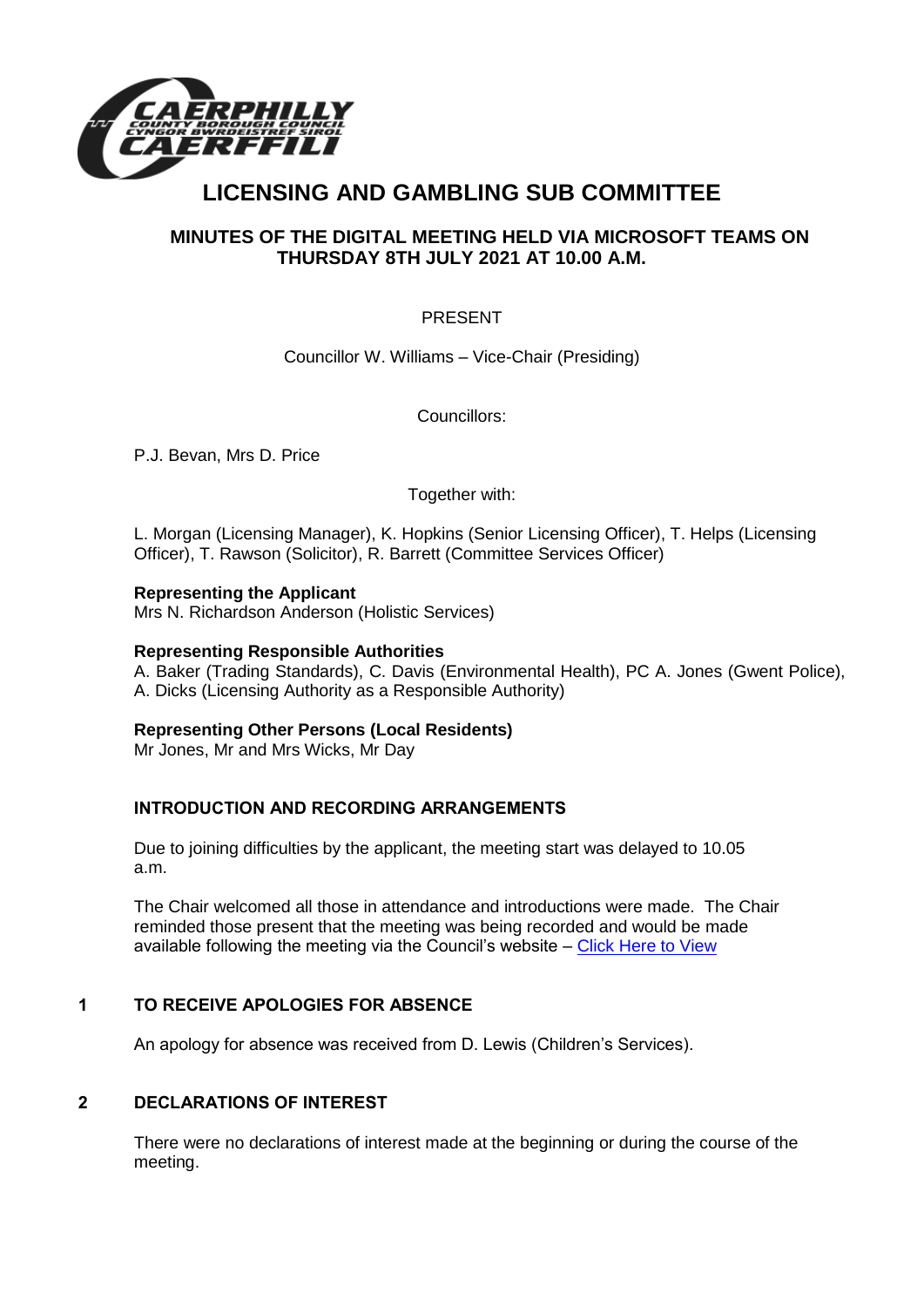#### **3 DETERMINATION OF PREMISES LICENCE APPLICATION - HUNTERSMOON, HOLISTIC SERVICES, R/O DYNEVOR TERRACE, NELSON, CF46 6PD**

The Legal Advisor to the Sub Committee outlined the procedure for the meeting, including the order of representations and the opportunities for all parties to ask questions.

Mr Lee Morgan (Licensing Manager) presented his report and outlined the application for a new premises licence at Huntersmoon, Holistic Services, rear of Dynevor Terrace, Nelson. Members were advised that the application sought to permit the supply of alcohol (on and off sales) from the premises between Monday to Sunday, 08:00 to 23:00. Members were referred to the photographs of the premises as contained in the agenda pack.

During the 28-day consultation period, representations were received from Trading Standards, Children's Services, Environmental Health, Gwent Police, and the Licensing Authority in their role as Responsible Authority, Environmental Health (Pollution Team), and the Child Protection Officer, who all advocated conditions as summarised in Section 1.6 of the report but had made no objections to the application. These conditions had been accepted by the applicant. Representations were also received from seven local residents in objection to the application with full details appended to the Officer's report, and the applicant had responded to a number of the resident representations as set out at Appendix 11.

Attention was drawn to the local policy considerations as set out in the report and to the way in which the Sub-Committee would deal with the application. The Sub Committee were referred to the recommendation set out in the Licensing Manager's report, which considered the position of the Responsible Authorities and all comments received by residents and recommended that the application for a Premises Licence be granted, subject to the conditions as set out in Appendix 12 of the report in order to control any potential conflicts with the promotion of the Licensing Objectives.

All parties present were afforded the opportunity to ask questions of the Licensing Manager. A Member queried the provision of music within the licence and Mr Morgan confirmed that for any licensed premises, there is an automatic entitlement to live and recorded music from 08:00 to 23:00 as this is deregulated under the Licensing Act 2003, although this facility would be for the applicant to consider going forward. Therefore entertainment between the above times would not be a licensable activity, but could be controlled through the statutory provisions under the Environmental Protection Act and so there would be protection afforded to local residents in the event of noise nuisance from a premises.

Queries were received on the licensable area and the access point to the building. Mr Morgan confirmed that the footprint of the premises (including the outside buildings) were included in the application, and that access to the premises is off Dynevor Terrace with a lane leading to the premises which is believed to be the sole access. A Member also enquired about pedestrian access and Mr Morgan confirmed this would be a question for the applicant when making her representation.

Representations were then invited from the applicant, Holistic Services.

Mrs Nicola Anderson (applicant) outlined the nature of her business and the reasons for the application. She explained that she had applied for the license to hold activities and social groups for the community and sell fine wines and ales. Moving forward, she was looking to develop the business into a wellness centre offering retreats at the weekend and conference centre facilities. Some of these events might wish to have alcohol supplied and so the main reason for the application was to comply with licensing law.

All parties present were afforded the opportunity to ask questions. Mr Todd Rawson (Legal Advisor to the Sub Committee) asked the applicant where the outdoor areas would be on the area plans included in the agenda pack at page 9 and 11. Mrs Anderson referred to photographs within the pack and explained that there is ongoing work on this area so would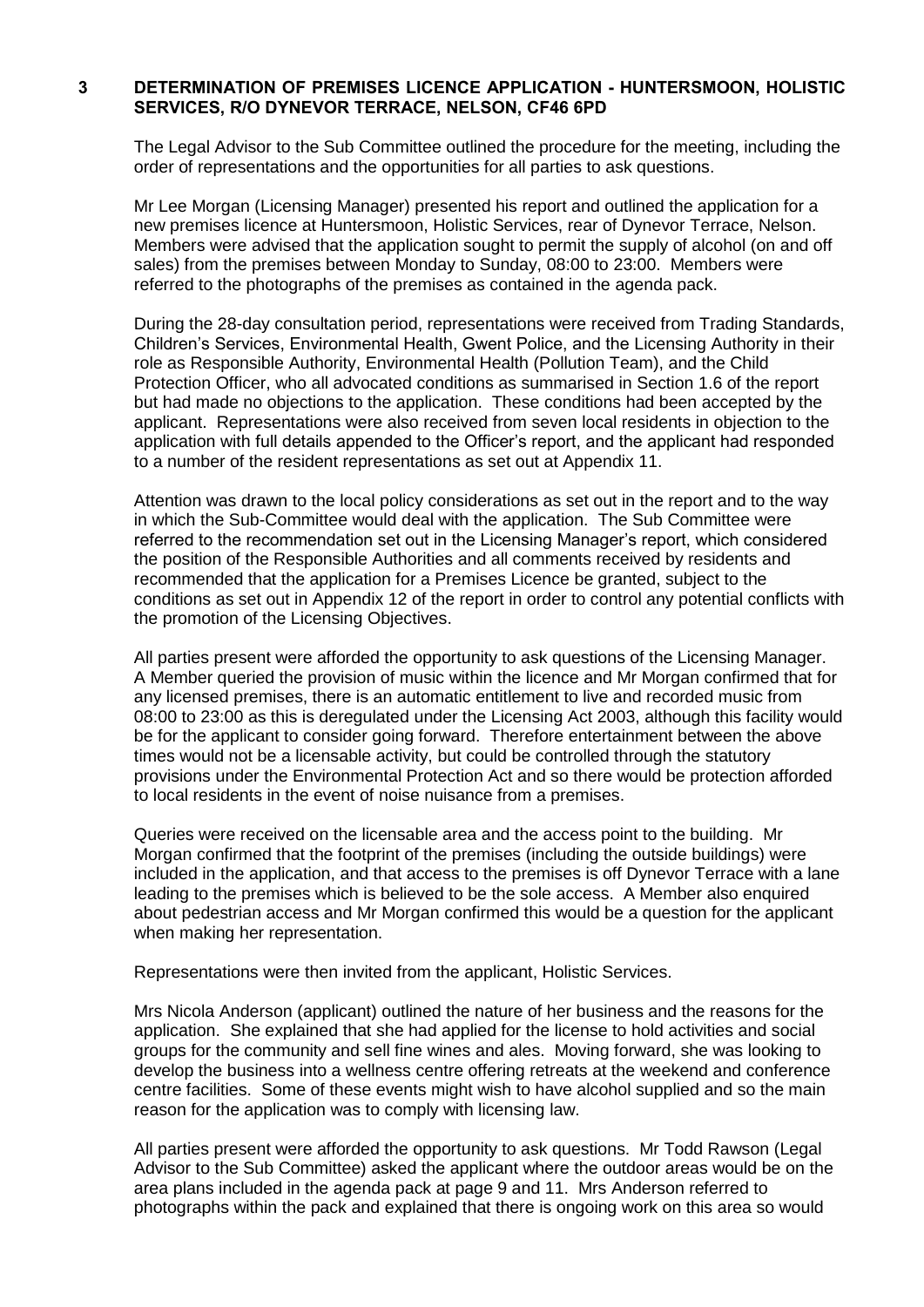not be visible on these pictures, but there would be a segregated area clearly outlining where alcohol could be consumed and purchased, and also outlined the location of the tea/coffee area within the building. She explained that outside the front of the unit there is a picnic area that will be self-contained so that alcohol cannot be taken outside this area.

The Legal Advisor sought further clarification on whether the external area to be licensed was included in the plans at Page 9 and 11 of the agenda pack. Mrs Anderson explained that an updated plan to include this area had been submitted to Licensing but was not in the pack. Mrs Anderson had also verbally clarified the position of the external area during a site visit. The Legal Advisor confirmed this point would be addressed later once other questions had been asked.

A Member asked why the premises was seeking supply of alcohol hours so early in the day from 08:00. Mr Anderson explained that this is to cover special occasions such as Father's Day where gift packages are sold that include alcohol, and so had applied for 08:00 to comply with licensing requirements around the sale of alcohol.

A Member referred to the aerial location plan at Page 13 and sought clarification on the structures displayed and access routes to the building. Mrs Anderson confirmed the location of the exits and explained that the aerial photograph showed caravans on site which had since been cleared for the purpose of constructing additional parking facilities. She also confirmed that all parking areas had been clearly marked out to comply with Highways requirements.

Mr Day (Local Resident) referred to the automatic provision for music if the licence were granted, and in referring to speakers mounted on the outside of the building, asked Mrs Anderson if it was her intention to play music outside. Mrs Anderson explained that these were installed during lockdown restrictions and play ambient music, although they had not been used for a number of weeks. However she was unable to confirm if the sound system would be used in the future, as her plans might change if the premises starts hosting events such as psychic fairs and yurt hospitality. Mr Day expressed concern that entertainment was not included in the application and Mrs Anderson explained that in her understanding, entertainment is not something she would need to apply for.

Mr Jones (Local Resident) expressed concerns over matters that had arisen during the meeting, namely in relation to the licensable activity that would be taking place at the premises, and he was not confident that the external areas had been fully clarified. He was also concerned around the intended use of the premises and planning approval, given that it had initially been for a hairdresser and holistic services operating within normal office hours, and he had concerns around the substantial way that the premises was developing externally. He asked the applicant if the buildings had been granted permitted change of use and Mrs Anderson confirmed that she had all the relevant planning permission for her business.

A Member asked if Licensing had a copy of the updated premises plan. Mr Morgan confirmed that an amended plan had been received during the application process and provided clarification on the areas under consideration. Mr Rawson then shared his screen so that this information was viewable by all parties. Mr Morgan confirmed with Mrs Anderson that the updated plan showed the café and licensable area, which was highlighted in blue, and he described this area to all parties present.

Mr Morgan also emphasised that Planning is a separate consideration to Licensing and the application relates purely to licensable provisions. Although it may be the case that a premises obtains a licence but may not have planning consent, the purpose of the meeting was to take into account Licensing Act 2003 provisions and not Planning matters.

Representations were then invited from Responsible Authorities.

Mr Alex Baker (Trading Standards Officer) referred to the representation submitted by his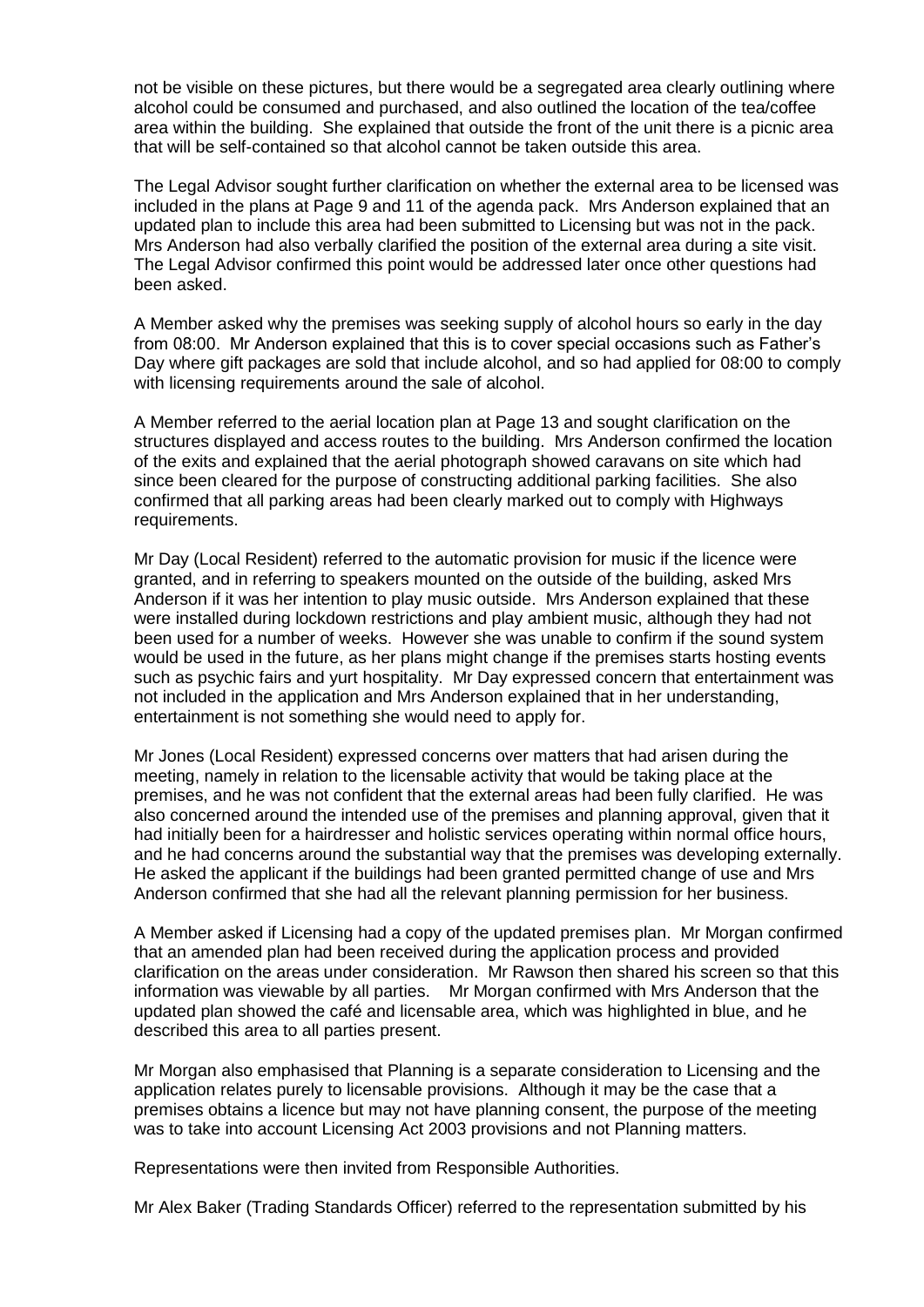colleague (Mr Tim Keohane) and confirmed that conditions had been advocated to prevent the sale of alcohol to children, to which the applicant had agreed.

No questions were received for Trading Standards and representations were then invited from Environmental Health.

Mrs Ceri Davies (Environmental Health Officer) confirmed that her representation related to the Prevention of Public Nuisance licensing objective and had advocated two conditions, namely to prevent alcohol consumption in outside areas after 22:00 and that disposal/ collection of refuse, bottles and recycling only takes place between 09:00 and 22:00, in order to prevent nuisance occurring. Mrs Davis felt that the conditions were warranted in view of the surrounding residential area, and that although there is an automatic entitlement regarding music, in Environmental Health's view, there is unlikely to be outdoor music after 22:00 if customers cannot sit outside.

All parties present were afforded the opportunity to ask questions. Mr Day asked if customers were allowed to stand out front and sought clarification on which building that would be, as there appeared to be two different areas under the application. Mr Morgan confirmed that Environmental Health had proposed no consumption of beverages in any outdoor area after 22:00. He advised that this condition had also been proposed by Gwent Police and that this would be elaborated upon when their representation was made to the Sub Committee.

Mrs Wicks asked if the building was soundproof as it was made of tin and Mrs Davis confirmed that she did not hold any information in this regard. Mrs Wicks also asked where the smoking areas were located. Mrs Anderson confirmed that the buildings have not been professionally soundproofed to her knowledge, and that following a local fire risk assessment, a designated smoking area has been assigned within the contained areas opposite the white building. Mrs Wicks asked to see this on the plan and the Legal Advisor shared his screen so that all those in attendance could view the updated plan. Mrs Anderson confirmed that the smoking area was in between the two storage sheds and that this was the only designated area.

The Legal Advisor also reminded all parties present that this section of the proceedings was for questions to be asked of Environmental Health, not the applicant, and that the opportunity to put questions to the applicant, who was best-placed to answer site specific questions, had already taken place earlier in the hearing.

No further questions were received for Environmental Health and representations were then invited from Gwent Police.

PC Adrian Jones (Gwent Police) outlined his representations as set out in the pack. He confirmed that Gwent Police had no objections to the granting of the licence and was satisfied with the conditions that had been agreed by the applicant.

All parties present were afforded the opportunity to ask questions, and in referring to residents' concerns around anti-social behaviour, the Legal Advisor asked if this was a particular problem in the Nelson area and if such data had been checked when Gwent Police were compiling their representations . PC Jones provided an explanation of how calls to the police are categorised and confirmed that the data for the last 3 months had shown 10 police calls for the Dynevor Terrace area, two of which were ASB-related. Mrs Wicks also questioned PC Jones in relation to a matter which led to Mr Morgan seeking advice from the Legal Advisor in view of the proceedings being held in public.

Mr Rawson urged caution around what was being disclosed and for clarity confirmed that the overall point being made by Mrs Wicks was that she found the behaviour of the applicant to be unacceptable. He confirmed that the Sub Committee would need to take on board the pillars of the four licensing objectives in making their decision and that this information would be noted.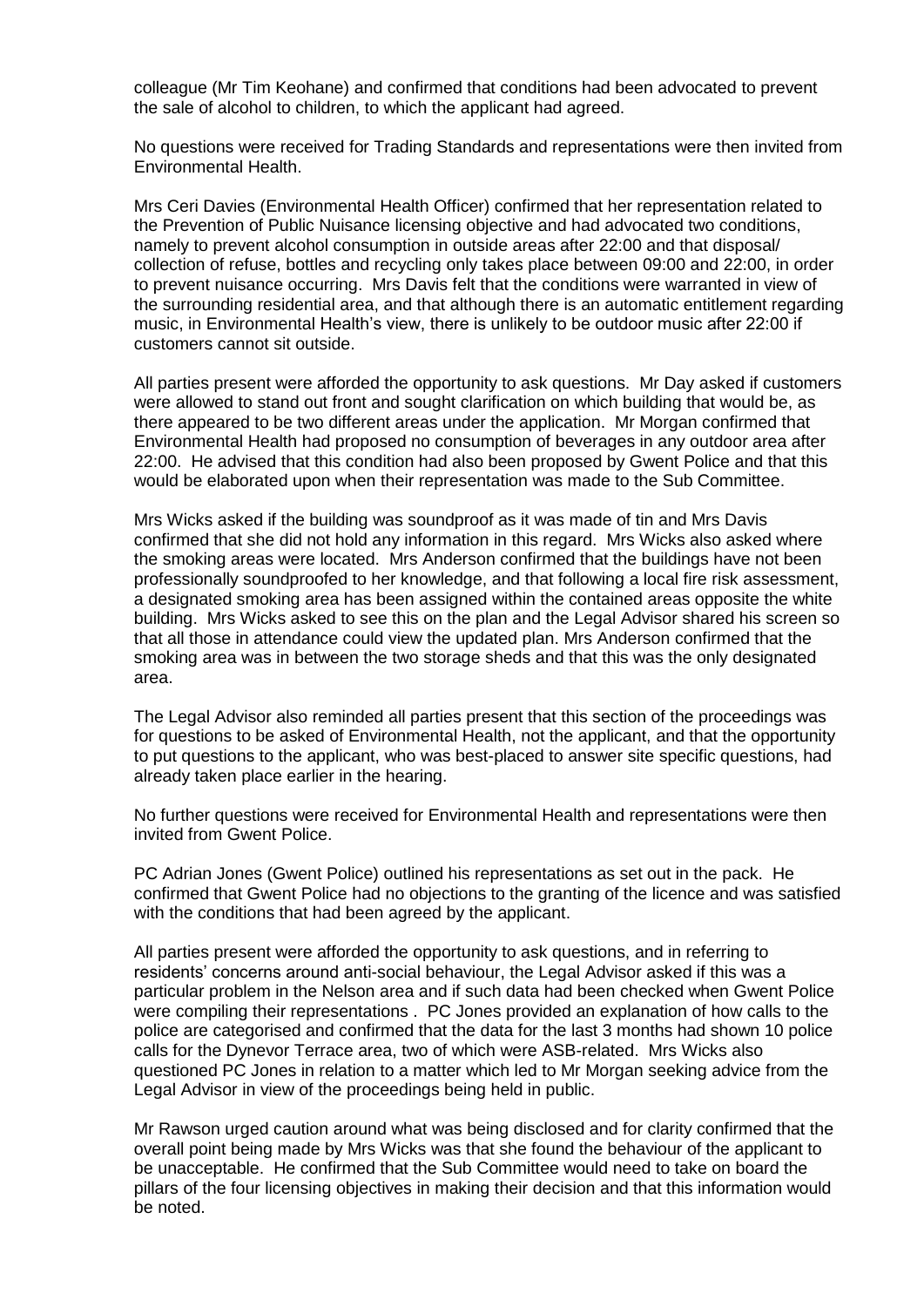Mrs Anderson expressed concerns that this information could have a negative bearing on her application. Following further discussion between all parties and questions over the relevance of this new information, the Legal Advisor emphasised the point that this was new information not included in the agenda pack or disclosed to interested parties before the meeting and that everyone should be expressly aware that not all parties might have consented to the disclosure of such information.

Representations were then invited from the Licensing Authority as a Responsible Authority. Mrs Annette Dicks (Assistant Licensing Manager) referred to her representation and confirmed she had undertaken a site visit with Gwent Police, and that the Licensing Authority supported the conditions submitted by the Responsible Authorities to promote the four licensing objectives. During the site visit, Mrs Dicks had noted the layout of the small reception/bar area and observed that if the applicant wished to make further changes if the licence were granted, she would need to apply for a premises variation.

No questions were received for the Licensing Authority and representations were then invited from Local Residents (Other Persons).

Mr Jones (Local Resident) explained that the development was amongst a residential area and that the premises licence would take away residents' rights to enjoy their gardens and depreciate the amenity of the area. Although Mr Jones had no issue with the activities of the business to date, he expressed concern that the grant of a premises licence could lead to public nuisance, noise and disturbance. He also felt that the access route is not sufficient as it is vehicular only with no designated pedestrian footpath. He explained that it was primarily the licensing aspect that is causing the concern.

There were no questions for Mr Jones and representations were then invited from Mrs Wicks (Local Resident).

Mrs Wicks referred to a shared drive between her property and Holistic Services and explained there was no public path leading up to the building. She feared that her property would devalue from being next to a licensed premises. Mrs Wicks also explained that her child has severe developmental issues and his wellbeing and behaviour would be severely impacted by any licence, as he is affected by change and loud noises. Mrs Wicks referred to the limited access to the premises which would make it difficult for the fire brigade to access in an emergency. Mrs Wicks also felt that the wellbeing nature of the business conflicted with the supply of alcohol, and the business was already causing misery to local residents.

All parties present were afforded the opportunity to ask questions. Mrs Anderson responded to several of the points raised and asked Mrs Wicks if she was aware that Mrs Anderson owns the land and that the driveway is for shared access only. Mrs Wicks indicated that she was aware of this but stated that the access purpose has changed, given that it was privately owned and is now being used for commercial purposes. Further discussion took place between Mrs Anderson and Mrs Wicks regarding a vehicular access dispute and the proceedings were moved on to the next speaker.

Mr Day (Local Resident) was invited to make his representation and outlined his concerns to the Sub Committee. He explained that his house was located in a quiet cul-de-sac and that he had concerns over the licence with regards to music outside and increased noise nuisance. He referred to the lack of a footpath and had concerns about the increased number of people who would be walking past his property and the potential for disturbances. He was concerned at the lack of representation from the Fire Authority given the restricted access. Mr Day also had concerns regarding the number of proposed conditions given the nature of the application and felt that a premises licence was contradictory to the wellness aspect of the business.

All parties present were afforded the opportunity to ask questions. Mrs Dicks (Assistant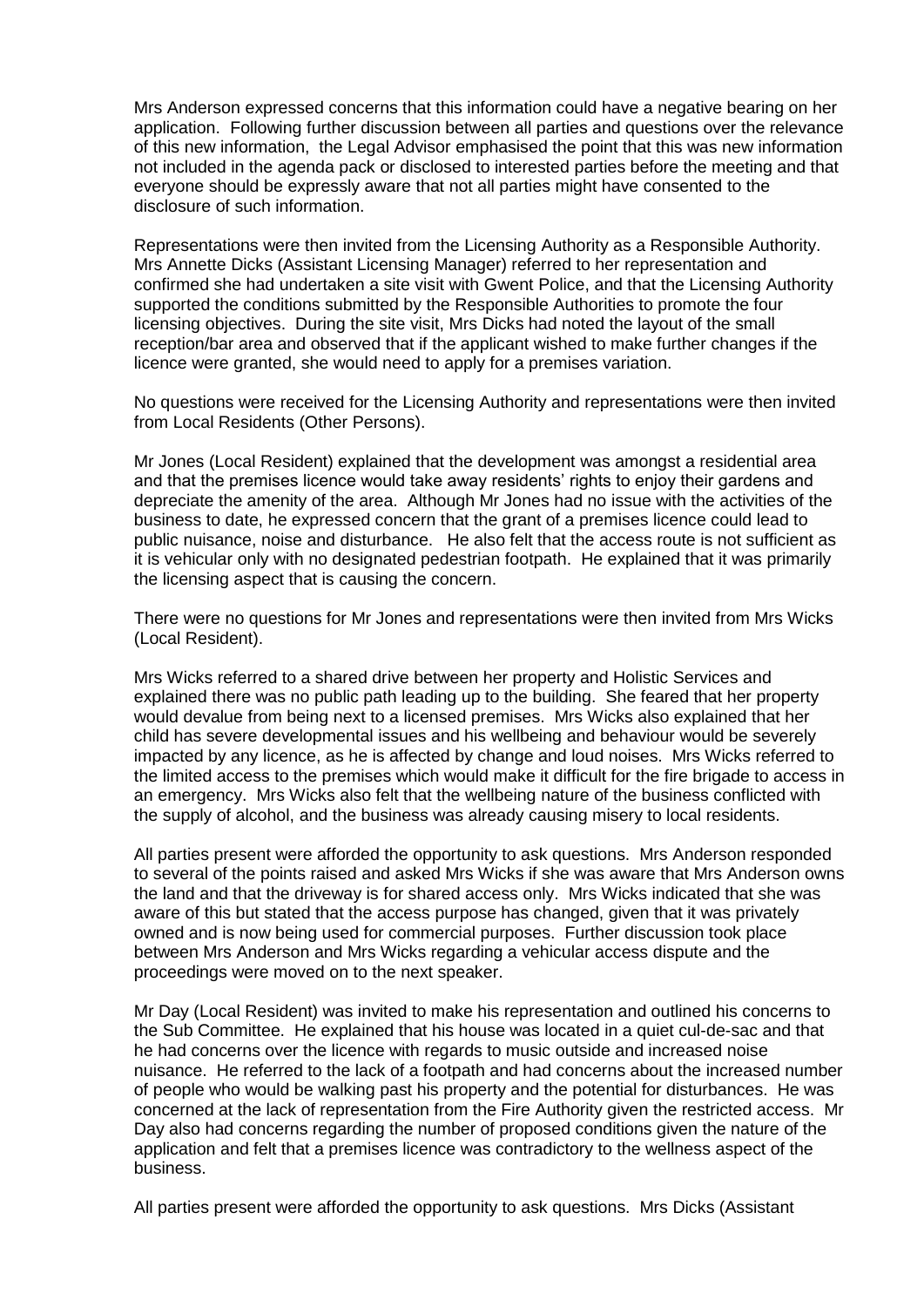Licensing Manager) referred to an earlier question around the lack of pedestrian access and asked Mr Day if the site was accessible on foot and if there was a car park out the back of the premises. Mr Day confirmed that there is a car park to the rear of the premises and outlined the driveway and lane leading onto Dynevor Terrace. Mr Day was unable to confirm if there were designated footpaths going in and out of the property but once leaving the driveway gates, there is a path.

Mr Morgan addressed the point raised by Mr Day regarding the lack of representations from the Fire Authority. He explained that during the consultation process, the Fire Authority had responded to offer no representation comments in relation to the application.

Mrs Wicks referred to an earlier point she had raised about tyres being left in the middle of the access road and asked Mr Morgan if they were there when the Fire Authority assessed the site. Mr Morgan explained that he was not in attendance that day and that Mrs Wicks would need to raise her concerns regarding this matter to the relevant authority, such as Highways or the Fire Service.

All parties were then afforded the opportunity to sum up before the Licensing and Gambling Sub Committee retired to make its decision.

Mr Lee Morgan (Licensing Manager) referred Members to his report and to the evidence heard at the meeting. He referred to the report recommendation and reminded Members that the outcome was for the Sub Committee to determine.

Mr Alex Baker (Trading Standards) confirmed that he had nothing to add and his position remained the same as per the representations in the agenda pack.

Mrs Ceri Davis (Environmental Health) confirmed she had nothing to add to the original recommendations and asked the Sub Committee to take into consideration the two proposed conditions in her representation.

PC Adrian Jones (Gwent Police) confirmed that Gwent Police were satisfied with the application as per the agreed conditions in the agenda pack.

Mrs Annette Dicks (Licensing Authority) confirmed she had nothing further to add but reiterated that if there were any subsequent changes to the use of the premises, the licence holder would need to submit an application to vary the licence.

Mr Jones reiterated his concerns around the 08:00 to 23:00 hours applied for 7 days a week, feeling that this would cause public nuisance, and that given the premises was meant to be a wellbeing centre, the change did not sit well with the residential area.

Mrs Wicks referred to the shared drive and explained that as she lives next door to the premises. She asked the Sub Committee to take into account the impact that the licence would have on her family's lives.

Mr Day reiterated his earlier points and concerns, including how any conditions imposed would be enforced, and maintained that he did not agree with the business being a wellness centre.

Mrs Anderson thanked all parties for their time and maintained that her business and associated activities would be good for the community.

The Legal Advisor informed all parties present that the Sub Committee would retire to consider the representations made at the meeting and they would be informed in writing of the decision in the next 5 days.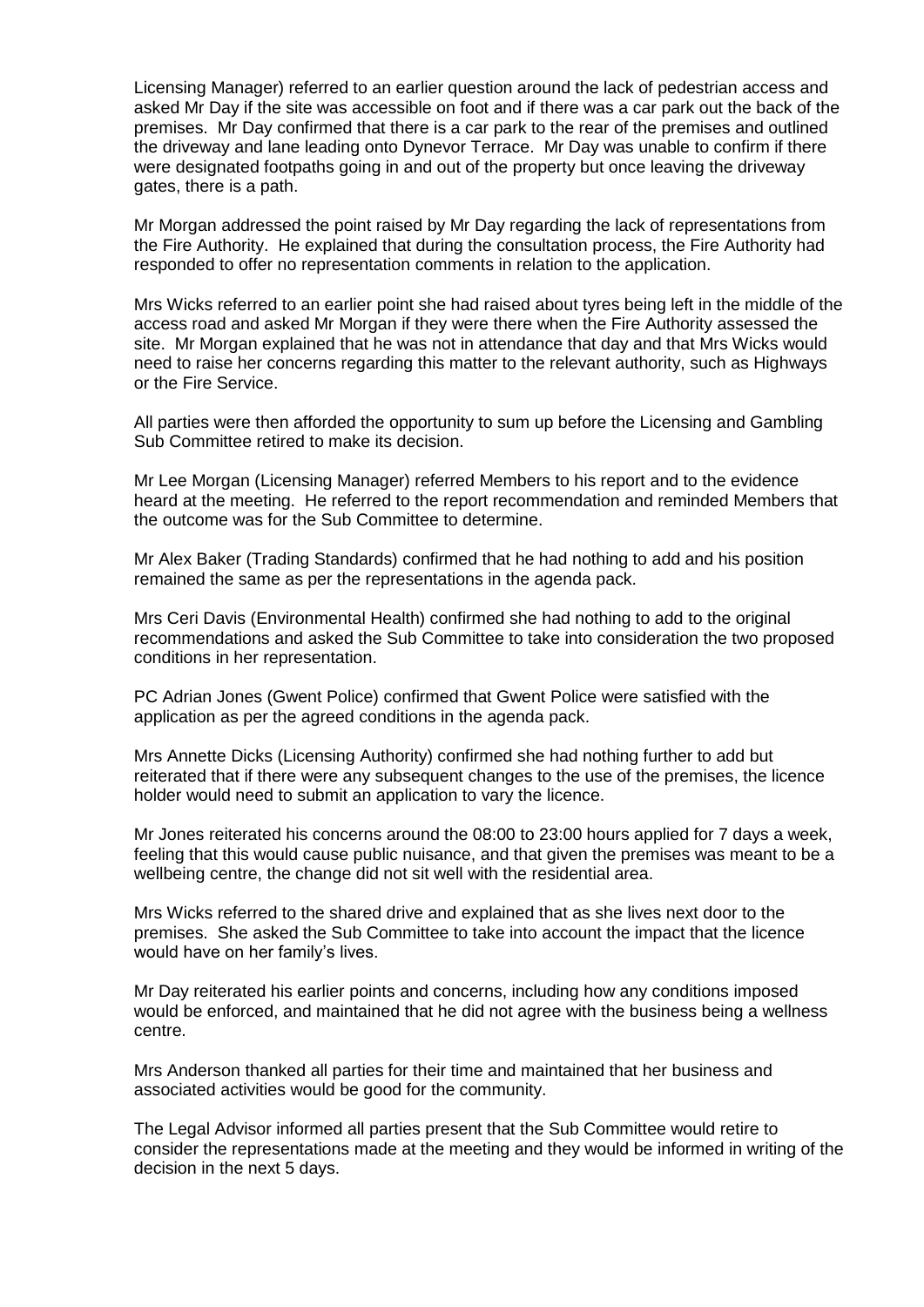The Sub Committee retired at 11.36 a.m. to make its decision and all other parties left the meeting.

Following consideration of the application for a new premises licence at Huntersmoon, Holistic Services, rear of Dynevor Terrace, Nelson, CF46 6PD, and having regard to the Licensing Manager's report and all the representations made, the Licensing and Gambling Sub Committee unanimously

RESOLVED that the application for a new premises licence be GRANTED, subject to:

- (1) the supply of alcohol (on and off sales) being limited between Monday and Sunday to between the hours of 09:00 to 22:00;
- (2) the imposition of all of the conditions contained in Appendix 12 of the Licensing Manager's report, save that condition (a) number 2 shall read "There shall be no consumption of beverages in any outside areas after 21:00 hours. Notices shall be displayed to inform patrons of this requirement." For ease of reference, the conditions are attached to these minutes.

In making their decision, the Sub Committee considered all four Licensing Objectives, the Licensing Act 2003, revised Home Office Guidance and Caerphilly Council's Licensing Policy.

The Sub Committee gave significant weight to the Applicant's representations that she does not intend to run the premises akin to a public house, but the licensed activities were intended to be ancillary to various aspects of her business model. The Sub Committee took account of the proximity of the premises to neighbouring residents and formed the view that the promotion of the licencing objectives in this instance would be best served by reducing the licensable hours to 09:00 to 22:00. In short, the Sub Committee formed the view based on the evidence that there was no significant need to have what would otherwise be traditional public house hours for licensable activities that were ancillary to the main aspects of the Applicant's business.

The Sub Committee took into account the resident representations. It did not afford any significant weight to the concerns regarding the pedestrian access to the premises. This was not a matter that clearly touched on the four licensing objectives and as such, did not factor significantly in the decision. The Sub Committee took into account the largely anticipatory concerns regarding both noise nuisance and anti-social behaviour (including litter). The Sub Committee gave significant weight to the representations of the Gwent Police and also factored in that licensed premises would have a limited degree of control over patrons' behaviour after exiting the premises, which would diminish as the distance increased. The Sub Committee were satisfied that the conditions to be imposed on the licence adequately managed this anticipatory issue and were confident should any issues arise the review mechanism under the Licensing Act 2003 could adequately determine those issues.

The anticipatory issue of noise was taken into account by the Sub Committee, which also took into account the needs of the disabled resident nearby. This was a factor in it deciding to reduce the hours of the licensable activity. The Sub Committee formed the view that issue surrounding live music and the incidental playing of recorded music was not significant. These are not licensable activities and in this instance the residents' concerns did not persuade the Sub Committee to refuse the application. It appeared to the Sub Committee that the neighbours fears in regards to noise nuisance from live music and or the incidental playing of recorded music would equally apply should the premises be licensed or not, given the deregulation of this area of activity. The Sub Committee took into account normal enforcement routes for tackling noise nuisance would be available for local residents.

The Sub Committee did not take into account irrelevant matters, such as the purported devaluation of the property values, the access easement issues and aspects that touched on planning issues. It was apparent that such issues did not touch on the four licensing objectives.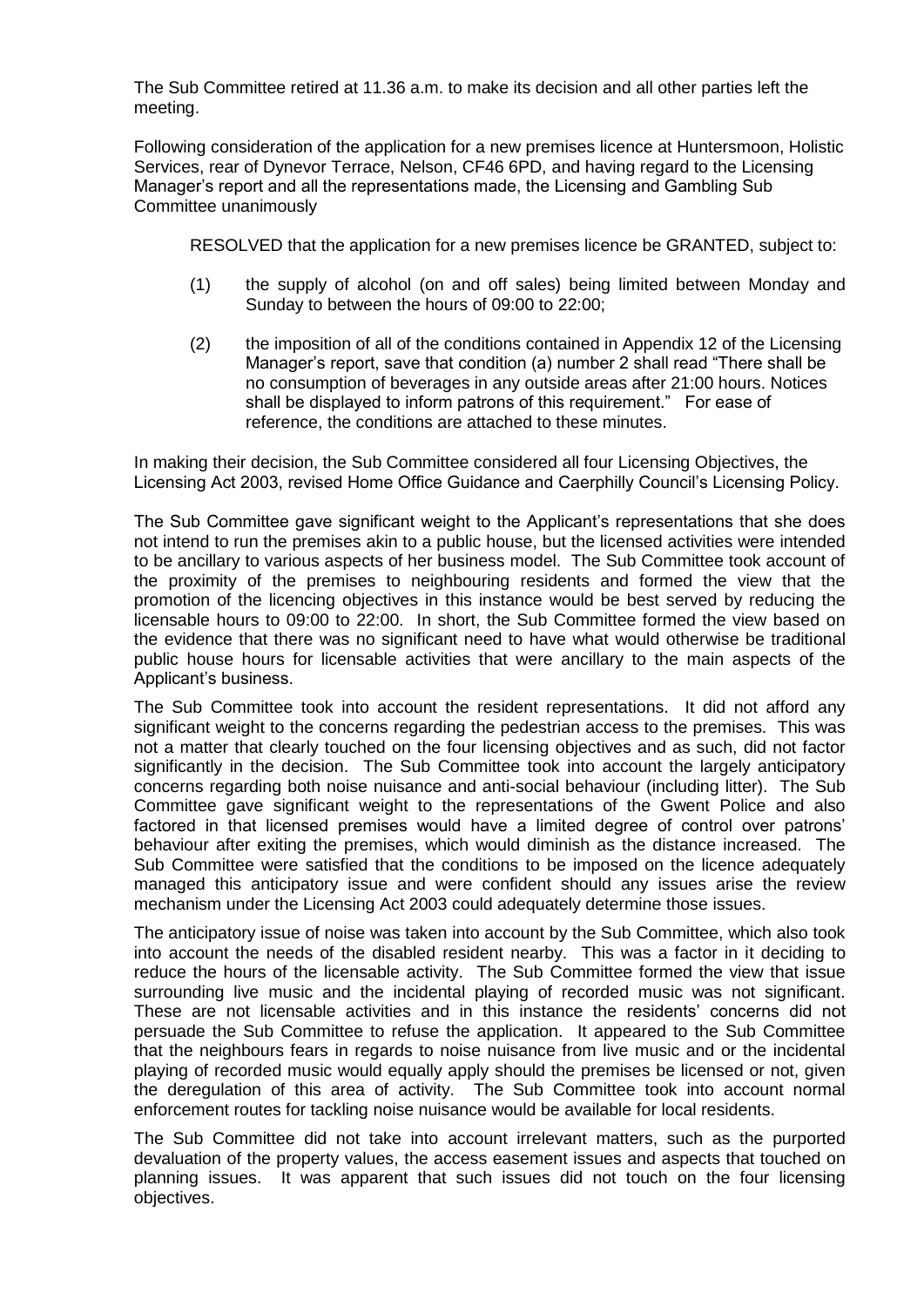The decision notice advised that any person aggrieved by the decision had the right to appeal to the local Magistrates Court within 21 days from the date of written notification of the decision.

The meeting closed at 12.30 p.m.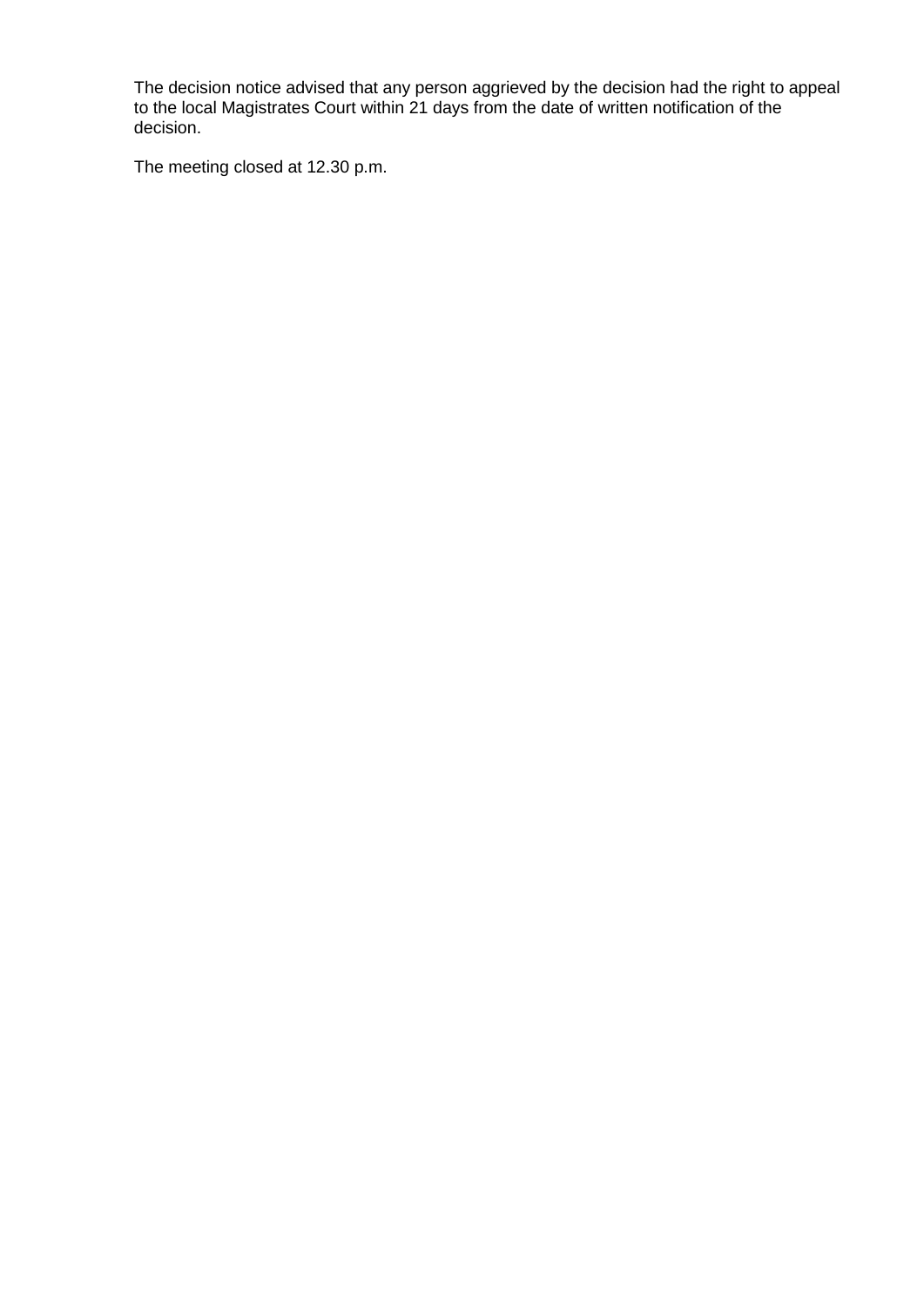**Conditions applicable to the grant of the licence as per Appendix 12 of the Licensing Manager's report and incorporating the amendment in respect of condition (a) number 2 (in bold) :-**

- 1. There shall be no consumption of alcohol beverages purchased from the premises in open containers outside the front of the main building of the premises.
- 2. **There shall be no consumption of beverages in any outside areas after 21:00 hours. Notices shall be displayed to inform patrons of this requirement." For ease of reference, the conditions are attached to these minutes.**
- 3. The premises shall be cleared of customers within 30 minutes of the last supply of alcohol.
- 4. The licensee shall ensure that any glass bottles or glasses are removed from persons leaving the premises.
- 5. Rowdy and/or disorderly customers will be asked to leave the premises.
- 6. The premises supervisor, manager or other competent person shall manage any the outdoor areas to ensure that customers do not loiter, cause congestion or behave in a noisy, rowdy or offensive manner.
- 7. Clear notices must be displayed at prominent points in all outside areas informing them as to the need to respect the local residents and the noise levels and when customers leave the premises.
- 8. The premises license holder shall require the designated premises supervisor, or in his/her absence other responsible person, to keep an Incident/refusals logbook in a bound book which full details of all incidents are recorded. This shall include details of any refused sales and shall give details of persons involved, incident description, time and date, actions taken and final outcome of the situation. This shall be completed as soon as possible and in any case no later than the close of business on the day of the incident. The time and date when the report was completed, by whom, is to form part of the entry. The log book is to be kept on the premises at all times and shall be produced to an authorised officer of the Licensing Authority or a constable when required. The records shall be kept for a 12 month period.
- 9. CCTV shall be in use at the premises and covers the outside areas of the premises
	- (i) Where a CCTV system is to be installed, extended or replaced, it shall be to an appropriate standard as agreed with the Licensing Authority in consultation with the Police. Where a CCTV system is to be installed, it shall be fully operational by such date that the business is trading and the premises license is in place*.* Where existing CCTV systems are to be replaced or extended the replacement or extension to the system shall be concluded by the business trading date and its premises license is in place and the system be fully operational on that date;
	- (ii) The CCTV equipment shall be maintained in good working order and continually record when licensable activity takes place and for a period of two hours afterwards;
	- (iii) The premises licence holder shall ensure images from the CCTV are retained for a period of 31 days. This image retention period may be reviewed as appropriate by the Licensing Authority;